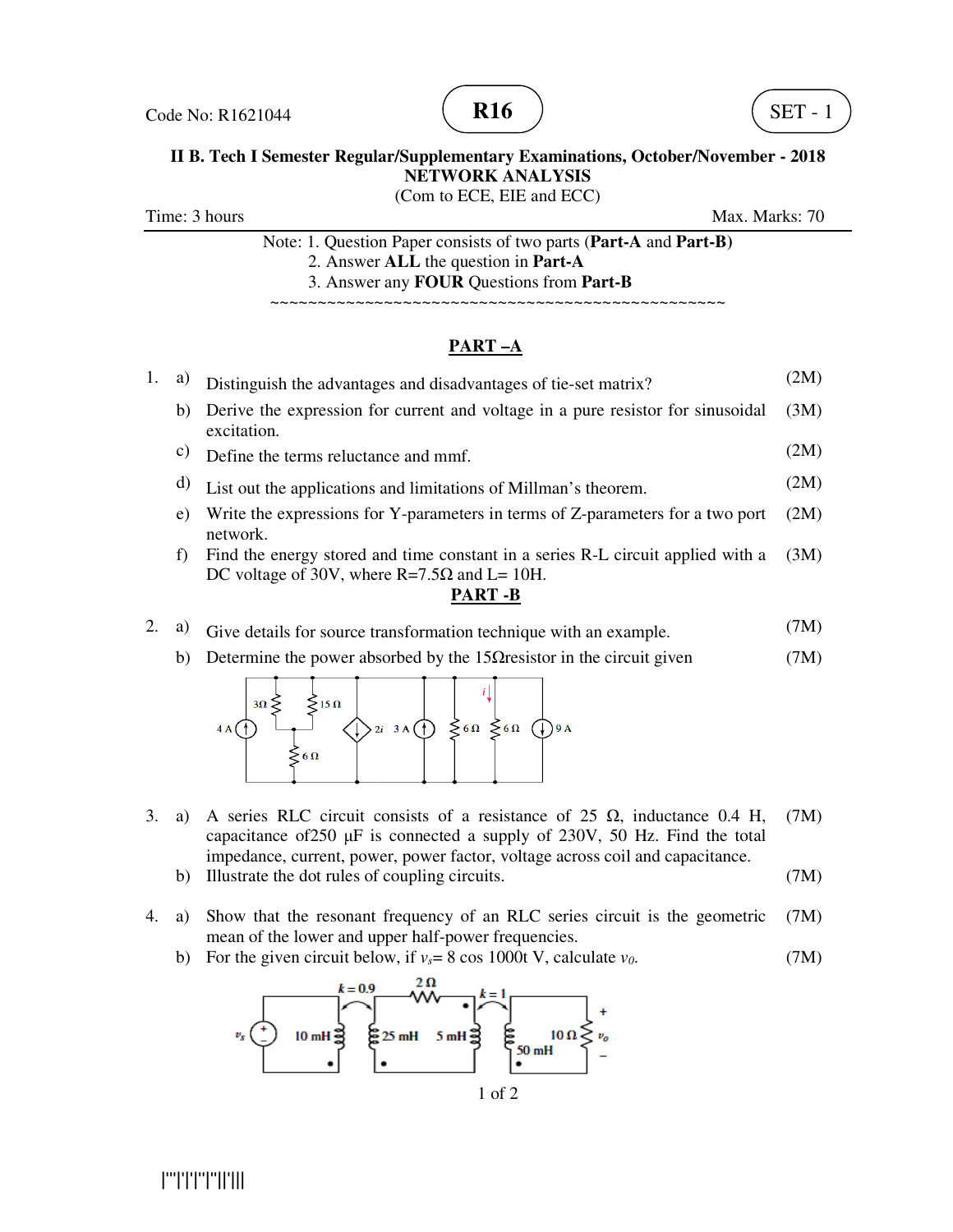

SET - 1

5. a) Compute the current in 23 ohm resistor using super position theorem for thecircuit shown (7M)



b) State and explain Thevenin's theorem with an example. (7M)

- 6. a) A two port network has the Z-parameters  $Z_{11}=20\Omega$ ,  $Z_{22}=30\Omega$  and  $Z_{12}=$  (7M)  $Z_{21}$ =40Ω then find the ABCD and h-parameters for the network.
- b) Obtain both the impedance and admittance parameters for the two-port network (7M)



- 7. a) A 200  $\Omega$  resistor is in series with an inductor L. The initial value of the A 200  $\Omega$  resistor is in series with an inductor L. The initial value of the inductor current is 5 mA and its value after 5 ms is 3mA. Find the time constant and the inductance. (7M)
	- b) In the network shown in the figure, the switch is closed at  $t=0$  and there is no In the network shown in the figure, the switch is closed at  $t=0$  and there is no (7M) initial charge on either of the Capacitors. Find the current  $i(t)$  by Laplace Transform method.

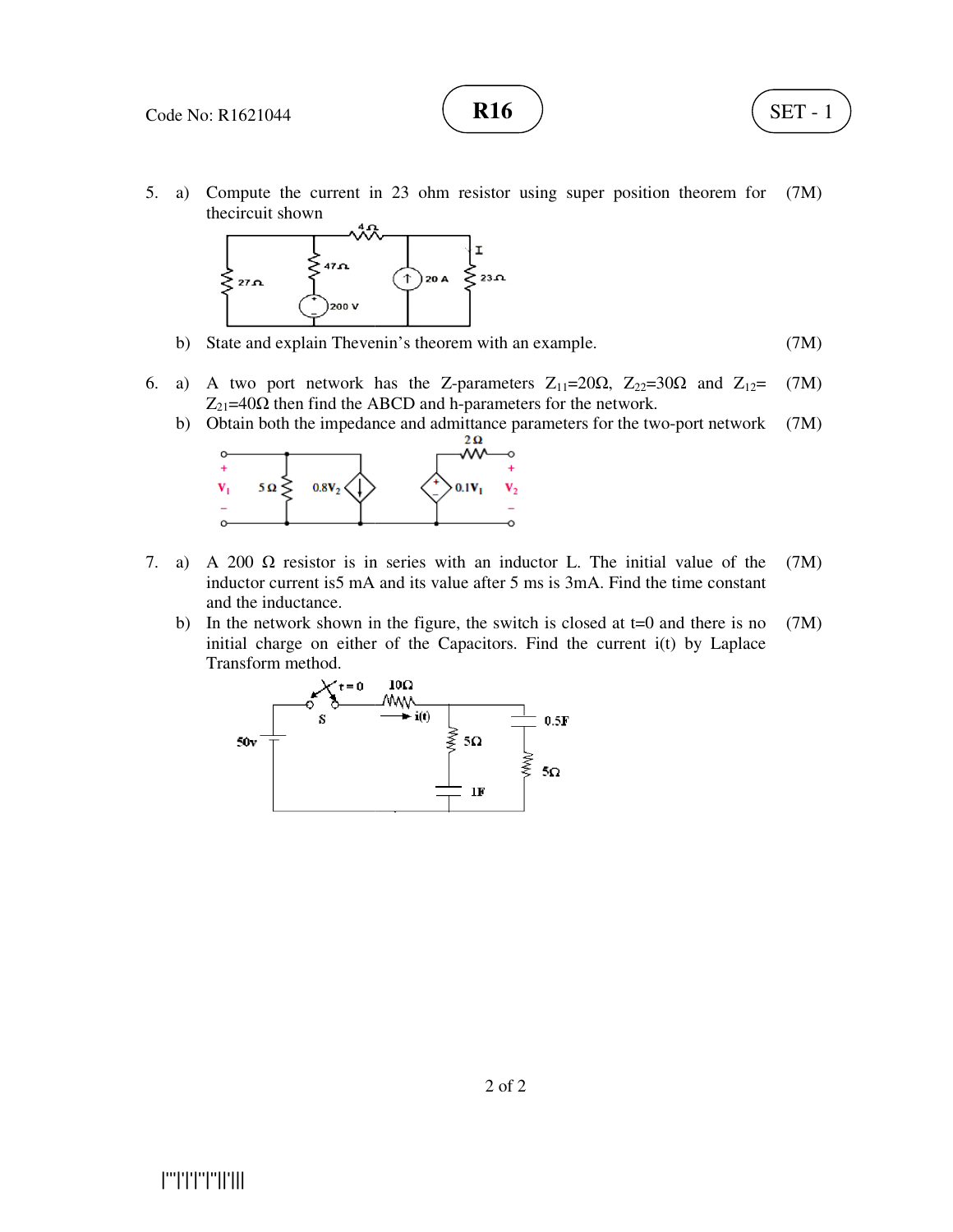



# **II B. Tech I Semester Regular/Supplementary Examinations, October/November – 2018**<br>NETWORK ANALYSIS

Time: 3 hours

(Com to ECE, EIE and ECC)

Max. Max. Marks: 70

Note: 1. Question Paper consists of two parts (**Part-A** and **Part--B)** 2. Answer **ALL** the question in **Part-A** 3. Answer any **FOUR** Questions from **Part-B**

~~~~~~~~~~~~~~~~~~~~~~~~~~~~~~~~~~~ ~~~~~~~~~~~~~~~~~~~~~~~~~~~~~~~~~~~

### **PART –A**

|    |    | PART-A                                                           |      |
|----|----|------------------------------------------------------------------|------|
| 1. | a) | Write the merits and demerits of Parallel and Series circuits?   | (2M) |
|    | b) | Define the terms Active power, and Reactive power                | (2M) |
|    | C) | Write about the effects of leakage factor in a magnetic circuit. | (2M) |
|    | d) | State the Maximum power transfer theorem. List its limitations.  | (3M) |
|    | e) | Write h-parameters and mention the reasons to use them.          | (2M) |
|    | f) | Find the expression for time constant of the series R-C circuit. | (3M) |
|    |    | <b>PART-B</b>                                                    |      |

- 2. a) State and explain the Kirchoff's voltage and current laws with an example.  $(7M)$
- b) Find the voltage V(t) in the network shown in the figure using nodal technique. All impedances are in ohms State and explain the Kirchoff's voltage and current laws with an exa<br>Find the voltage V(t) in the network shown in the figure using nodal<br>All impedances are in ohms. network shown in the figure using nodal technique. (7M)

0000  $i2$ -i2  $2i_x$  $i2$  $2 \leq$  $V(t)$  =  $1.414 \cos(40t+135)$ volts  $i_{x}$ 

- $3.$  a) Derive an expression for coefficients of coupling for magnetic circuits. (7M)
- b) Determine the current  $i_x$  in the circuit



(7M)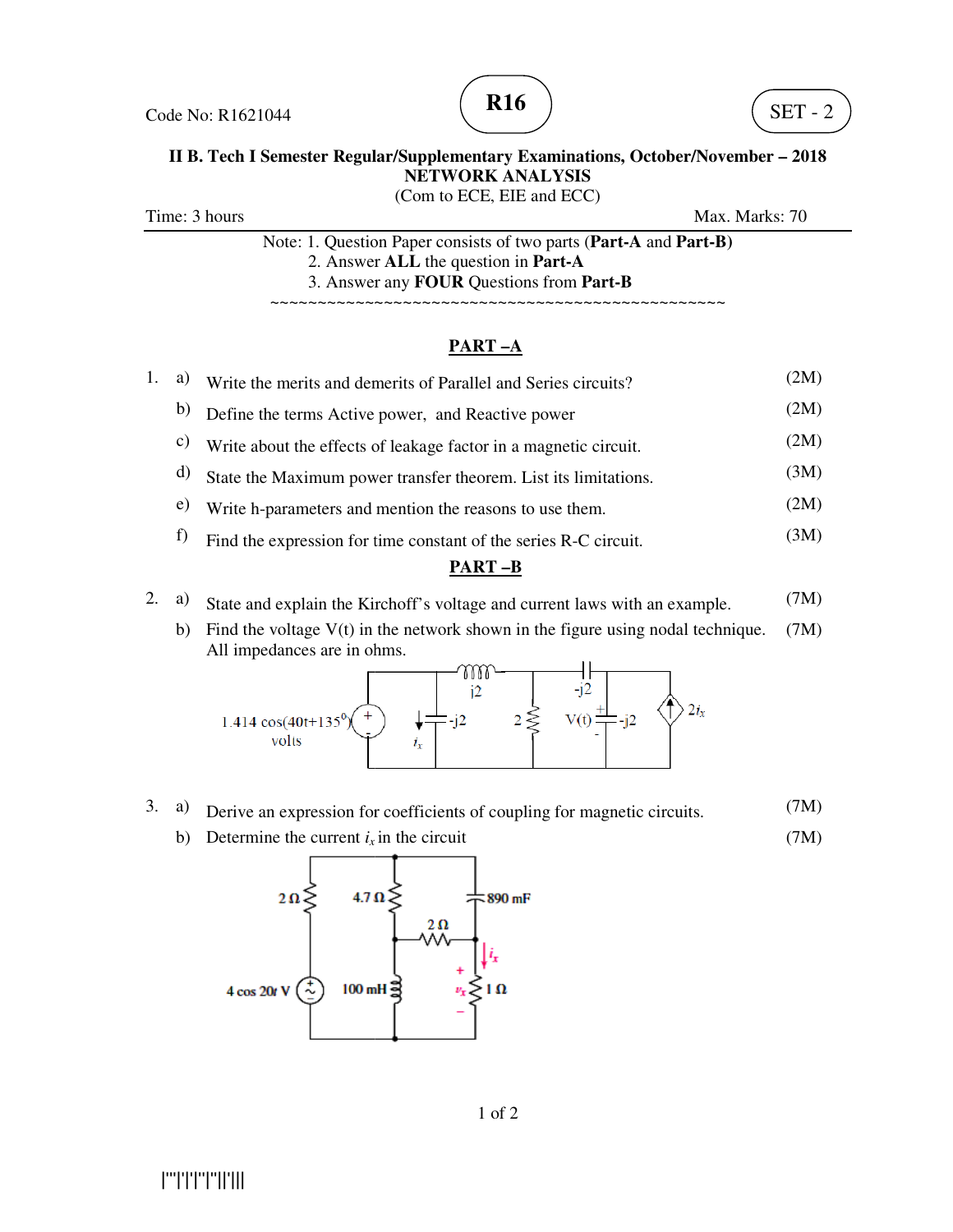$$
\text{Code No: R1621044} \qquad \qquad \textbf{R16} \qquad \qquad \text{SET - 2}
$$

- 4. a) Derive the expression for bandwidth in a series R-L-C circuit in terms of Q- (7M) factor and resonance frequency.
- factor and resonance frequency.<br>b) Find voltage across 10 Ωresistorin the circuit shown in figure. All values arein (7M) ohms



5. a) State and explain the Norton's theorem for A.C excitation. (7M)

(7M)

b) Verify the Tellegen's theorem for the circuit shown



- 6. a) Derive the Z-parameters in terms of Y and ABCD parameters. (7M)
	- b) Why the Y-parameters are known as short circuit parameters? Explain. (7M)
- 7. a) Derive the expression for voltage across capacitance of a parallel R-C circuit (7M) excited with a sinusoidal current source at t=0.
	- excited with a sinusoidal current source at  $t=0$ .<br>b) In the circuit shown in Figure, the switch is initially in position 1 for a In the circuit shown in Figure, the switch is initially in position 1 for a  $(7M)$  longtime. Derive the expression for  $i(t)$  for  $t>0$  if the switch is transferred to position 2 at t=0.

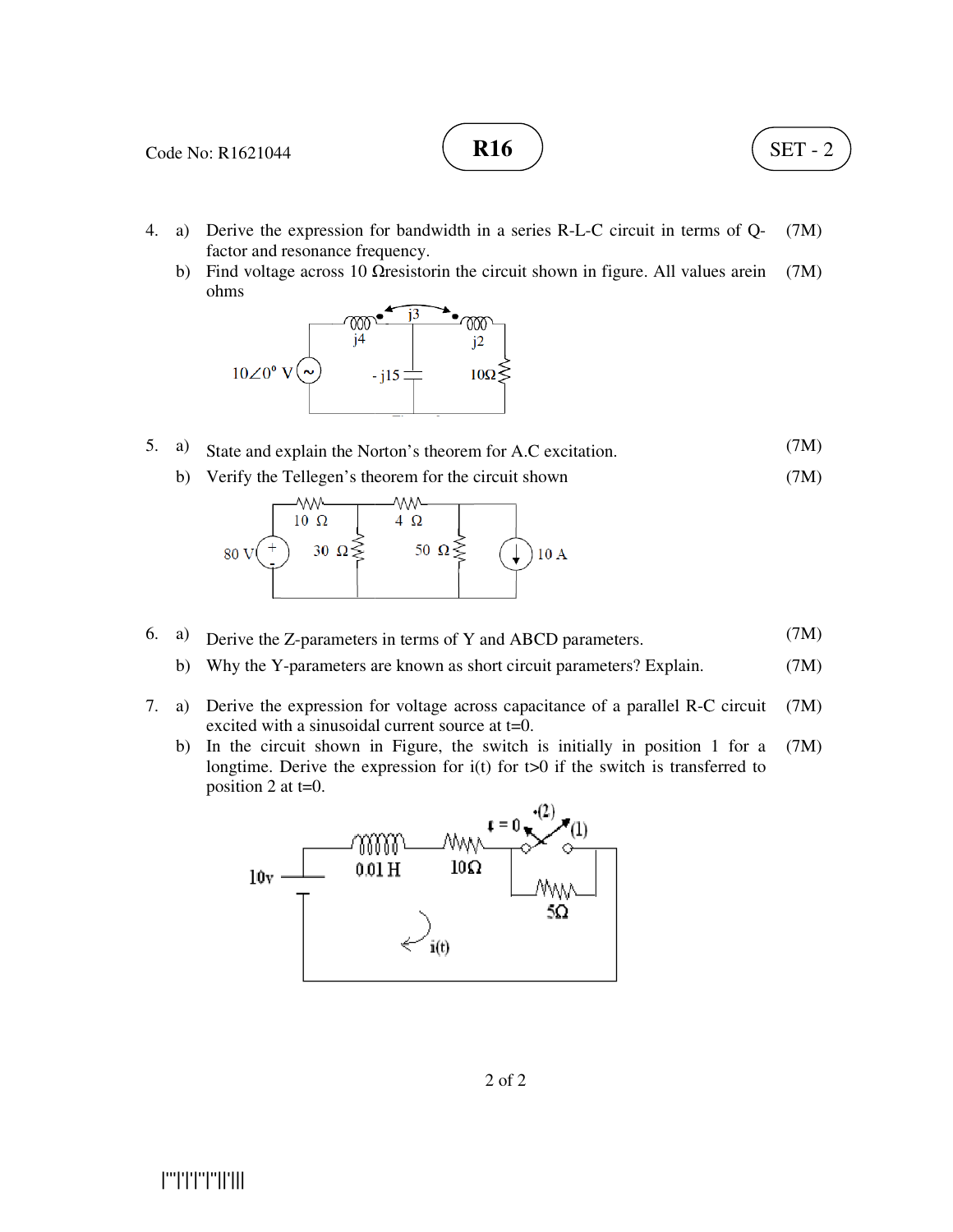

# **II B. Tech I Semester Regular/Supplementary Examinations, October/November - 2018**<br>NETWORK ANALYSIS

Time: 3 hours Note: 1. Question Paper consists of two parts (**Part-A** and **Part--B)** 2. Answer **ALL** the question in **Part-A** 3. Answer any **FOUR** Questions from **Part-B** ~~~~~~~~~~~~~~~~~~~~~~~~~~~~~~~~~~~ 1. a) Write the statements of Kirchoff's voltage and current laws. Write laws. b) Define the terms Impedance and Phase angle. c) Derive the equation for mutual inductance. d) State and explain the Thevenin's theorem. E) Derive the equation for mutual inductance. (3M)<br>
d) State and explain the Thevenin's theorem. (3M)<br>
e) What are the differences between h-parameters and inverse h-parameters? (2M) f) Obtain the S-domain equivalent of an inductance with initial current  $I_0$ . (Com to ECE, EIE and ECC) Max. Marks: Marks: 70 ~~~~~~~~~~~~~~~~~~~~~~~~~~~~~~~~~~~ **PART –A** Expression in the Separator of Equality Separations, October/Novembelle Media (Control DCE, BIE and BCC)<br>
Next WORK ANALYSIS<br>
Note: 1. Question Paper consists of two parts (Part-A and Part-B)<br>
Note: 1. Question Paper cons ~~~~~~~~~~~~(2M) (2M) (3M) (3M) (2M)

#### **PART -B**

- 2. a) Derive the expressions for the inductance of series and parallel circuits. (7M)
- b) Find the power delivered by the 5A current source using nodal analysis. (7M)



- 3. a) Derive an expression for resonance frequency in of an R-L-C series circuit.  $(7M)$
- b) A 200 V, 50 Hz AC supply is applied to a coil of 0.08 H inductance and 3.5  $\Omega$ A 200 V, 50 Hz AC supply is applied to a coil of 0.08 H inductance and 3.5  $\Omega$  (7M) resistance connected in series with a 7.2  $\mu$ F capacitor. Calculate Impedance and Current.
- 4. a) What is Resonance? Derive the expression for resonance frequency in a series (7M) RLC circuit.
	- b) Compute  $v_1, v_2$  and the average power delivered to each resistor in the circuit (7M)



|'''|'|'|''|''||'|||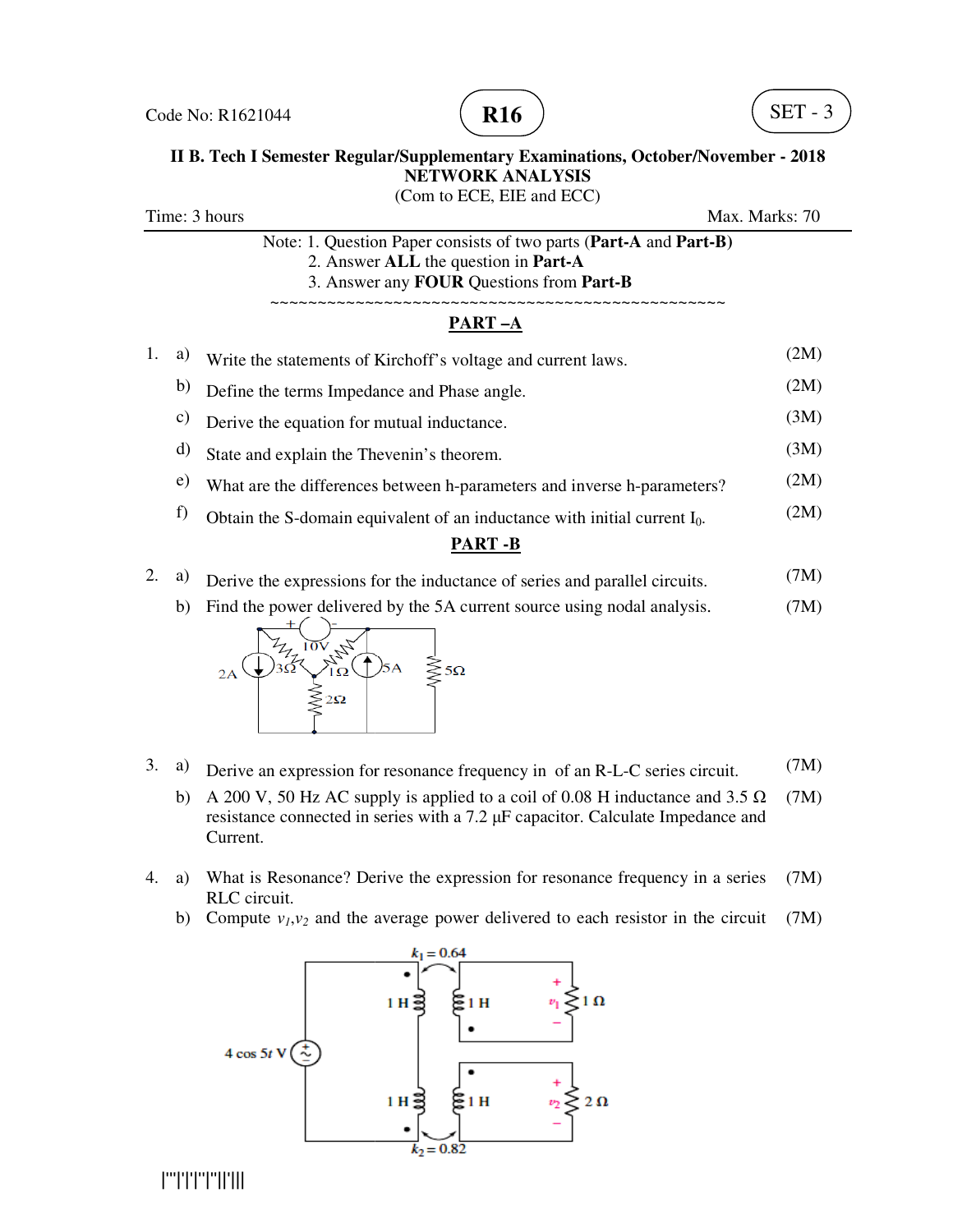Code No: R1621044 
$$
\qquad \qquad \mathbf{R16} \qquad \qquad \qquad \mathbf{E17-3}
$$

- 5. a) State and explain the Reciprocity theorem. (7M)
- 5. a) State and explain the Reciprocity theorem. (AM)<br>b) Find the current through 8 Ω resistance for the network shown using (7M) Thevenin's theorem



- 6. a) Explain the cascading of two 2-port networks and derive the transmission (7M) parameters matrix.
- b) Determine the admittance parameters which describe the two-port network (7M) shown



- 7. a) For an RC series circuit, a sinusoidal voltage  $V(t) = V_m \sin \omega t$  is applied at t=0. (7M) Find the expression for transient current using Laplace transform approach.
- Find the expression for transient current using Laplace transform approach.<br>b) Derive the expression for the current  $i(t)$  in a series R-L circuit When the (7M) switch is suddenly transferred from position 1 to position 2 at  $t=0$ .

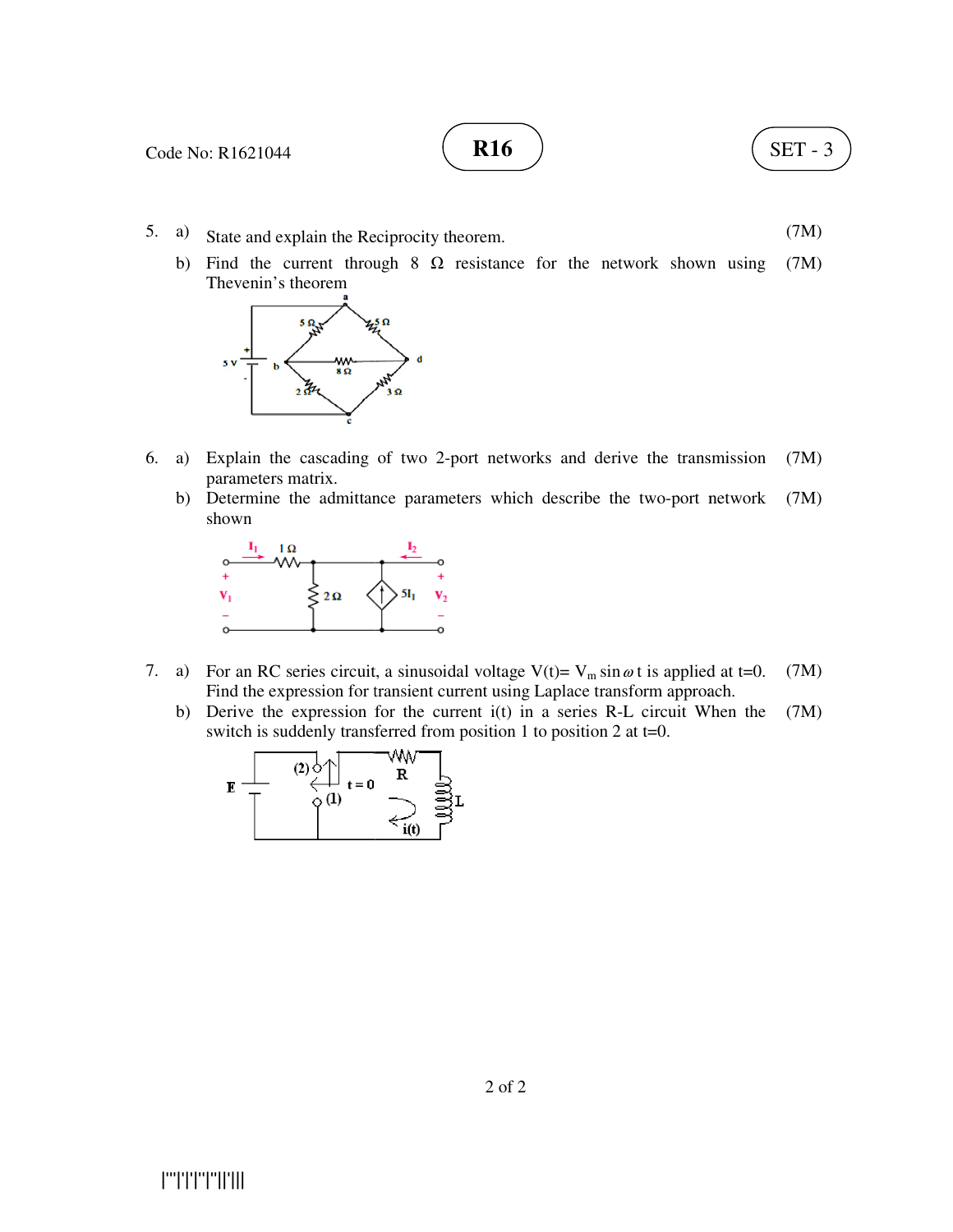



# **II B. Tech I Semester Regular/Supplementary Examinations, October/November - 2018**<br>NETWORK ANALYSIS

(Com to ECE, EIE and ECC)

Time: 3 hours

Max. Marks: 70

Note: 1. Question Paper consists of two parts (**Part-A** and **Part--B)** 2. Answer **ALL** the question in **Part-A** 3. Answer any **FOUR** Questions from **Part-B**

~~~~~~~~~~~~~~~~~~~~~~~~~~~~~~~~~~~ ~~~~~~~~~~~~~~~~~~~~~~~~~~~~~~~~~~~

### **PART –A**

|    | PART-A                                                           |      |
|----|------------------------------------------------------------------|------|
| a) | Define Peak factor and give its relation with r.m.s value.       | (2M) |
| b) | What is meant by super node and super mesh.                      | (2M) |
| C) | Write the differences between series and parallel resonance.     | (3M) |
| d) | State the Norton's theorem.                                      | (2M) |
| e) | Obtain the expression for h-parameters in terms of Y-parameters. | (3M) |
| f) | Explain the significance of transient response.                  | (2M) |
| 1. |                                                                  |      |

#### **PART -B**

- 2.  $\alpha$ ) Explain the properties of incidence matrix. (7M)
- b) Obtain numerical values for each of the mesh currents identified in the circuit (7M)



- $3. \quad a)$  Derive the relations of impedances in star-to-delta transformation. (7M)
- b) When a 220V, 50Hz supply is applied to a 15 $\Omega$  resistance in parallel with an When a 220V, 50Hz supply is applied to a  $15\Omega$  resistance in parallel with an (7M) inductor, the total current is 20A. What must be the frequency for the total current to be 30A, if the voltage remains the same?
- 4. a) Explain the Faraday's law of electromagnetic induction and list its (7M) applications. For the circuit in the figure, determine expressions for (i)  $\mathbf{I}_L/\mathbf{V}_S$ ; (ii)  $\mathbf{V}_1/\mathbf{V}_I$ <br>
b) For the circuit in the figure, determine expressions for (i)  $\mathbf{I}_L/\mathbf{V}_S$ ; (ii)  $\mathbf{V}_1/\mathbf{V}_I$ 
	- *s*. (7M)  $1.5 \Omega$



|'''|'|'|''|''||'|||